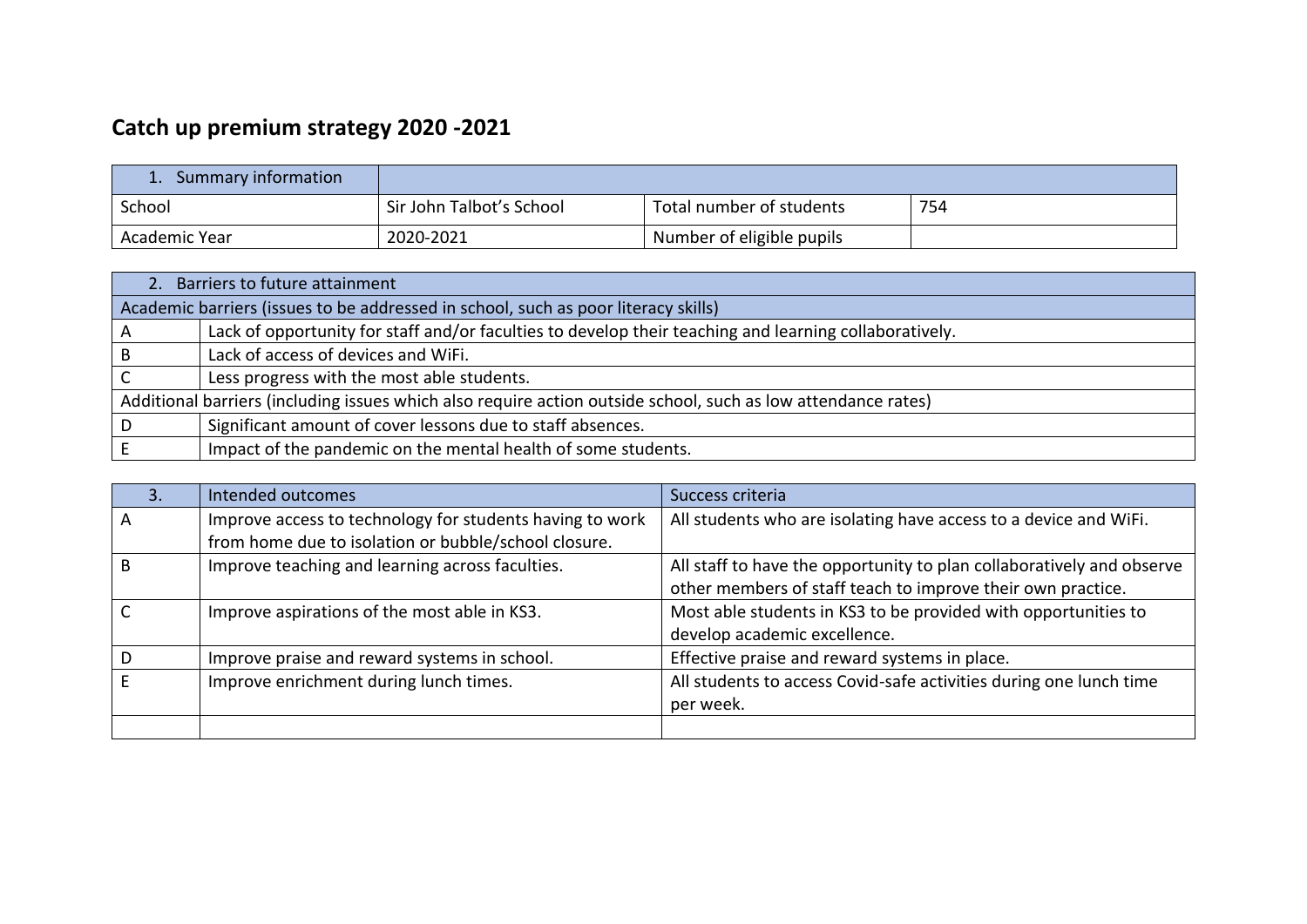| 4. Planned expenditure                                                                                                               |                        |                        |                       |            |  |  |
|--------------------------------------------------------------------------------------------------------------------------------------|------------------------|------------------------|-----------------------|------------|--|--|
| Academic year                                                                                                                        |                        |                        |                       |            |  |  |
| The three headings enable you to demonstrate how you are using the funds to improve classroom pedagogy, provide targeted support and |                        |                        |                       |            |  |  |
| support whole school strategies.                                                                                                     |                        |                        |                       |            |  |  |
| i. Quality of teaching for all                                                                                                       |                        |                        |                       |            |  |  |
| Intended outcome                                                                                                                     | Chosen action /        | What is the evidence   | How will you ensure   | Staff lead |  |  |
|                                                                                                                                      | approach               | and rationale for this | it is implemented     |            |  |  |
|                                                                                                                                      |                        | choice?                | well?                 |            |  |  |
| Improve access to                                                                                                                    | Purchase 20 devices    | Student survey         | Purchase high quality | PB/CC      |  |  |
| technology for                                                                                                                       | and 2 unlimited        | shows a number of      | laptops that have     |            |  |  |
| students having to                                                                                                                   | dongles.               | students do not have   | longevity.            |            |  |  |
| work from home due                                                                                                                   |                        | access to their own    |                       |            |  |  |
| to isolation or                                                                                                                      |                        | device and some        | Have an effective     |            |  |  |
| bubble/school                                                                                                                        |                        | students do not have   | system in place to    |            |  |  |
| closure.                                                                                                                             |                        | access to broadband    | loan out and take in  |            |  |  |
|                                                                                                                                      |                        | internet.              | devices.              |            |  |  |
| Improve teaching                                                                                                                     | Fund a 1 year          | There were over 300    | Work with the T&L     | PB/EB/JTR  |  |  |
| and learning across                                                                                                                  | contract for a cover   | sessions of cover in   | lead to ensure        |            |  |  |
| faculties.                                                                                                                           | supervisor. This       | Autumn 1 with some     | effective role out of |            |  |  |
|                                                                                                                                      | person will assist     | students having over   | the programme.        |            |  |  |
|                                                                                                                                      | with cover             | 30 hours of cover.     |                       |            |  |  |
|                                                                                                                                      | requirements but for   |                        |                       |            |  |  |
|                                                                                                                                      | 50% of the timetable   |                        |                       |            |  |  |
|                                                                                                                                      | will be allocated to   |                        |                       |            |  |  |
|                                                                                                                                      | release staff to plan  |                        |                       |            |  |  |
|                                                                                                                                      | collaboratively and    |                        |                       |            |  |  |
|                                                                                                                                      | attend each-others     |                        |                       |            |  |  |
|                                                                                                                                      | lessons - this will be |                        |                       |            |  |  |
|                                                                                                                                      | done on a faculty      |                        |                       |            |  |  |
|                                                                                                                                      | level.                 |                        |                       |            |  |  |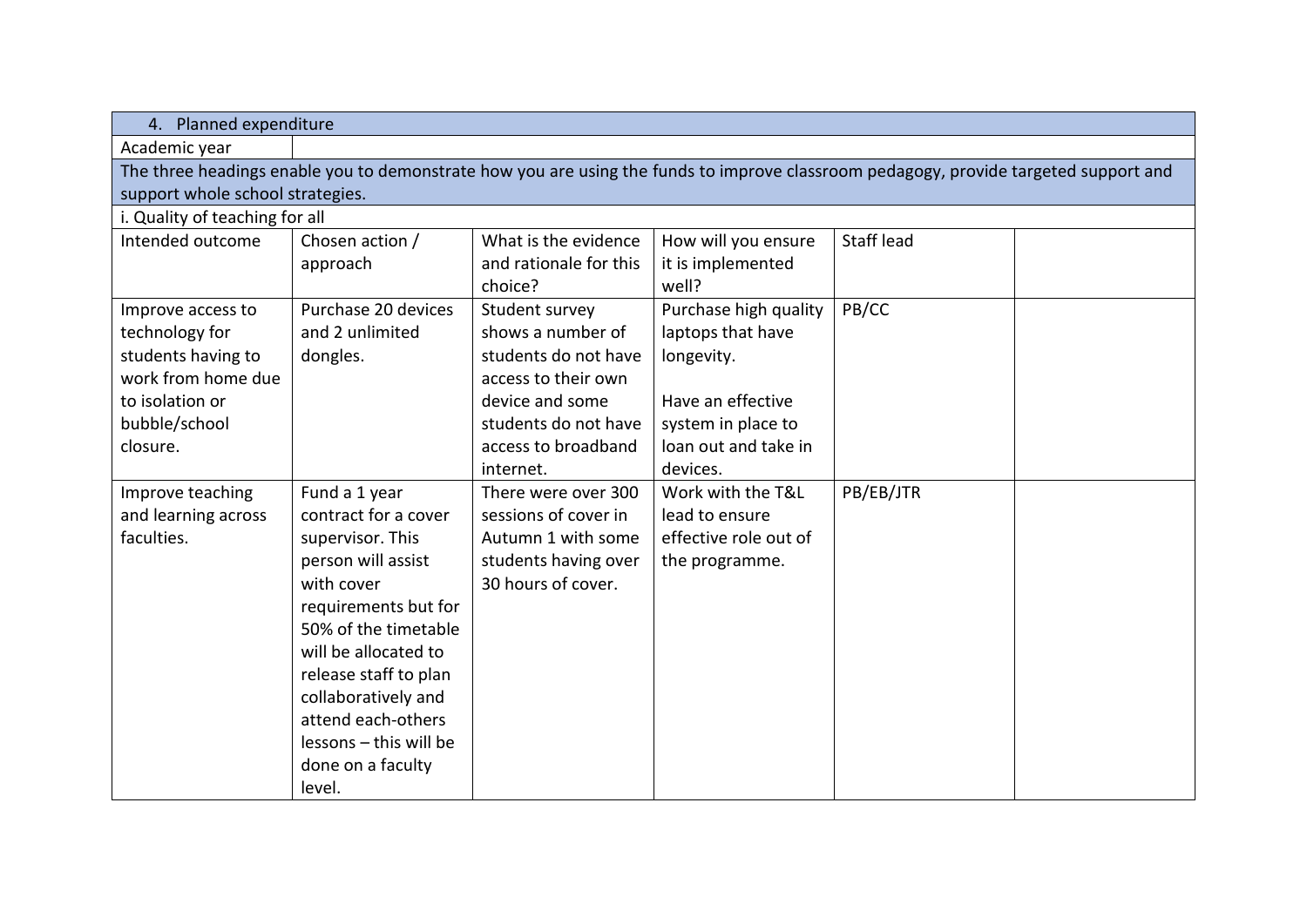|                                                    |                                                                                                                                                               |                                                                                                                                                              |                                                                                                                                    | Total budget cost           | 29,000 |
|----------------------------------------------------|---------------------------------------------------------------------------------------------------------------------------------------------------------------|--------------------------------------------------------------------------------------------------------------------------------------------------------------|------------------------------------------------------------------------------------------------------------------------------------|-----------------------------|--------|
| ii. Targeted support                               |                                                                                                                                                               |                                                                                                                                                              |                                                                                                                                    |                             |        |
| Intended outcome                                   | Chosen action /<br>approach                                                                                                                                   | What is the evidence<br>and rationale for this<br>choice?                                                                                                    | How will you ensure<br>it is implemented<br>well?                                                                                  | <b>Staff lead</b>           |        |
| Improve aspirations<br>of the most able in<br>KS3. | Fund a 1 year TLR3<br>position with the<br>title: Leader of KS3<br>academic excellence                                                                        | Large number of very<br>able students in year<br>7 and 8.                                                                                                    | Work with the T&L<br>lead to ensure<br>effective<br>management of this<br>position - successful<br>applicant will report<br>to PB. | PB/EB                       |        |
| <b>Faculty budget</b>                              | A £5000 fund that<br>faculties can apply to<br>for subject specific<br>interventions to<br>include: purchasing<br>resources, providing<br>one-to-one tuition. | DoF have already<br>made requests for<br>this fund and know<br>the specific needs of<br>the students.                                                        | Develop an<br>application process<br>to ensure fair<br>distribution of the<br>funds.                                               | PB                          |        |
| <b>National Tutoring</b><br>Programme              | Fund small group<br>tuition for students<br>who have had poor<br>attendance and/or<br>are making poor<br>progress in core<br>subjects.                        | Some students have<br>been<br>disproportionally<br>been affected by the<br>pandemic due to<br>additional isolation<br>periods or lack of<br>support at home. | Through line<br>management of the<br>relevant faculties and<br>by working with<br>progress leaders.                                | PB and progress<br>leaders. |        |
| Mental health<br>support                           | Train a member of<br>staff to become a                                                                                                                        | The mental health of<br>many students has                                                                                                                    | By working closely<br>with the member of                                                                                           | PB/JH/HA                    |        |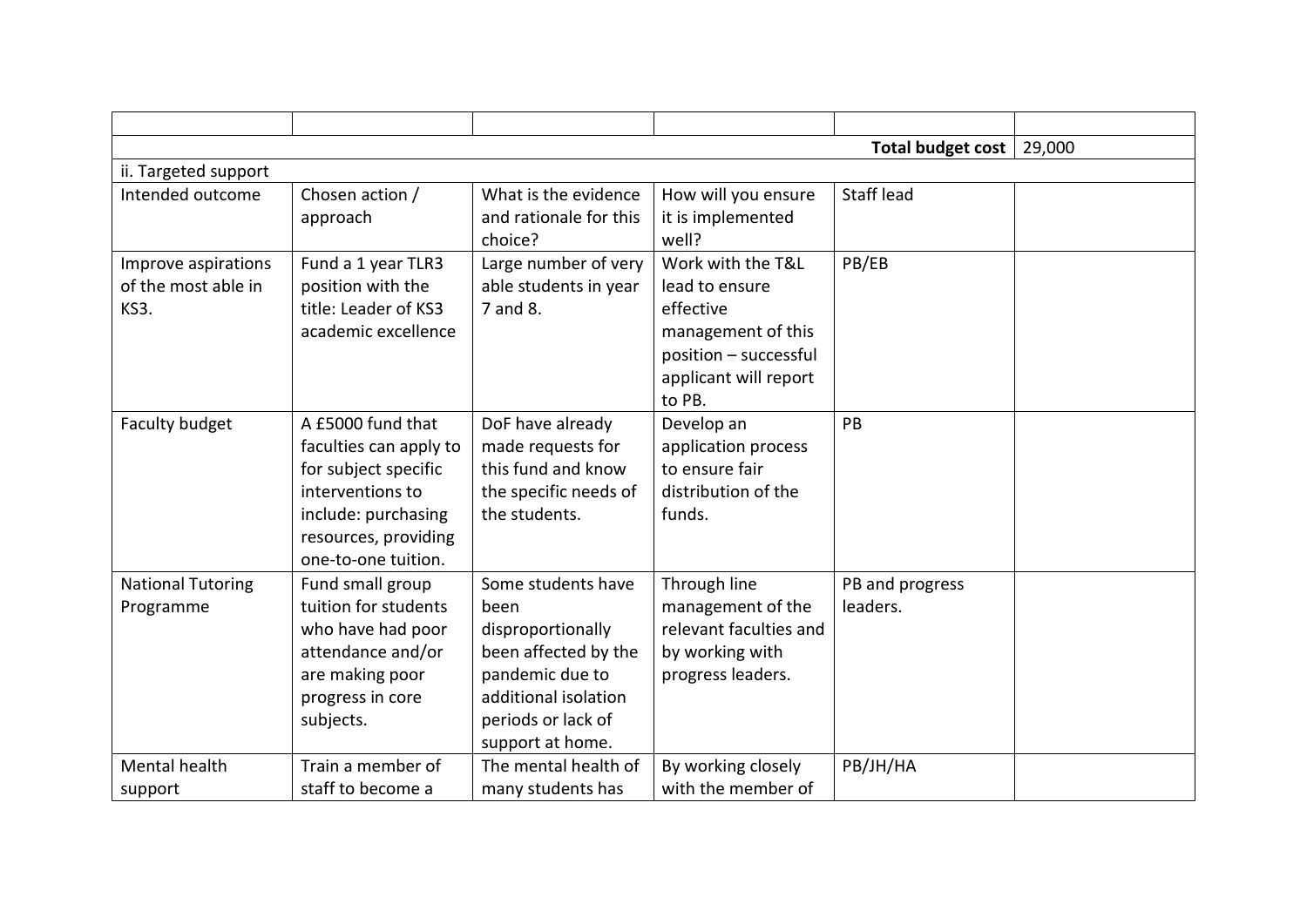|                                                    | mental health first<br>aid trainer. This will<br>enable them to train<br>other members of<br>staff to support<br>students.           | been impacted by<br>the pandemic, this<br>approach will allow<br>more members of<br>staff to be trained to<br>support those<br>students.                                                        | staff through line<br>management.                                                                                          |                   |      |
|----------------------------------------------------|--------------------------------------------------------------------------------------------------------------------------------------|-------------------------------------------------------------------------------------------------------------------------------------------------------------------------------------------------|----------------------------------------------------------------------------------------------------------------------------|-------------------|------|
|                                                    |                                                                                                                                      |                                                                                                                                                                                                 |                                                                                                                            | Total budget cost | 6000 |
| iii. Other approaches                              |                                                                                                                                      |                                                                                                                                                                                                 |                                                                                                                            |                   |      |
| Intended outcome                                   | Chosen action /<br>approach                                                                                                          | What is the evidence<br>and rationale for this<br>choice?                                                                                                                                       | How will you ensure<br>it is implemented<br>well?                                                                          | <b>Staff lead</b> |      |
| Improve praise and<br>reward systems in<br>school. | Fund a 1 year TLR3<br>position with the<br>title: Leader of<br>student praise and<br>reward.                                         | Improve morale of<br>students by ensuring<br>they are rewarded.<br><b>Traditional reward</b><br>trips will not be able<br>to take place this<br>year.                                           | Successful candidate<br>will report to HA.                                                                                 | HA/PB             |      |
| Improve enrichment<br>during lunch times.          | Fund a 1 year TLR3<br>position with the<br>title: Lunchtime<br>activities<br>coordinator.<br>Fund equipment<br>associated with this. | Students are not able<br>to play football or<br>other activities that<br>they may do at<br>lunchtime - this can<br>lead to boredom and<br>poor behaviour in<br>the second half of<br>lunchtime. | Work with HBE to<br>ensure the successful<br>candidate designs<br>suitable programmes<br>and works with the<br>duty staff. | <b>HBE</b>        |      |
|                                                    |                                                                                                                                      |                                                                                                                                                                                                 |                                                                                                                            |                   |      |
| Total budget cost                                  |                                                                                                                                      |                                                                                                                                                                                                 |                                                                                                                            |                   | 1200 |